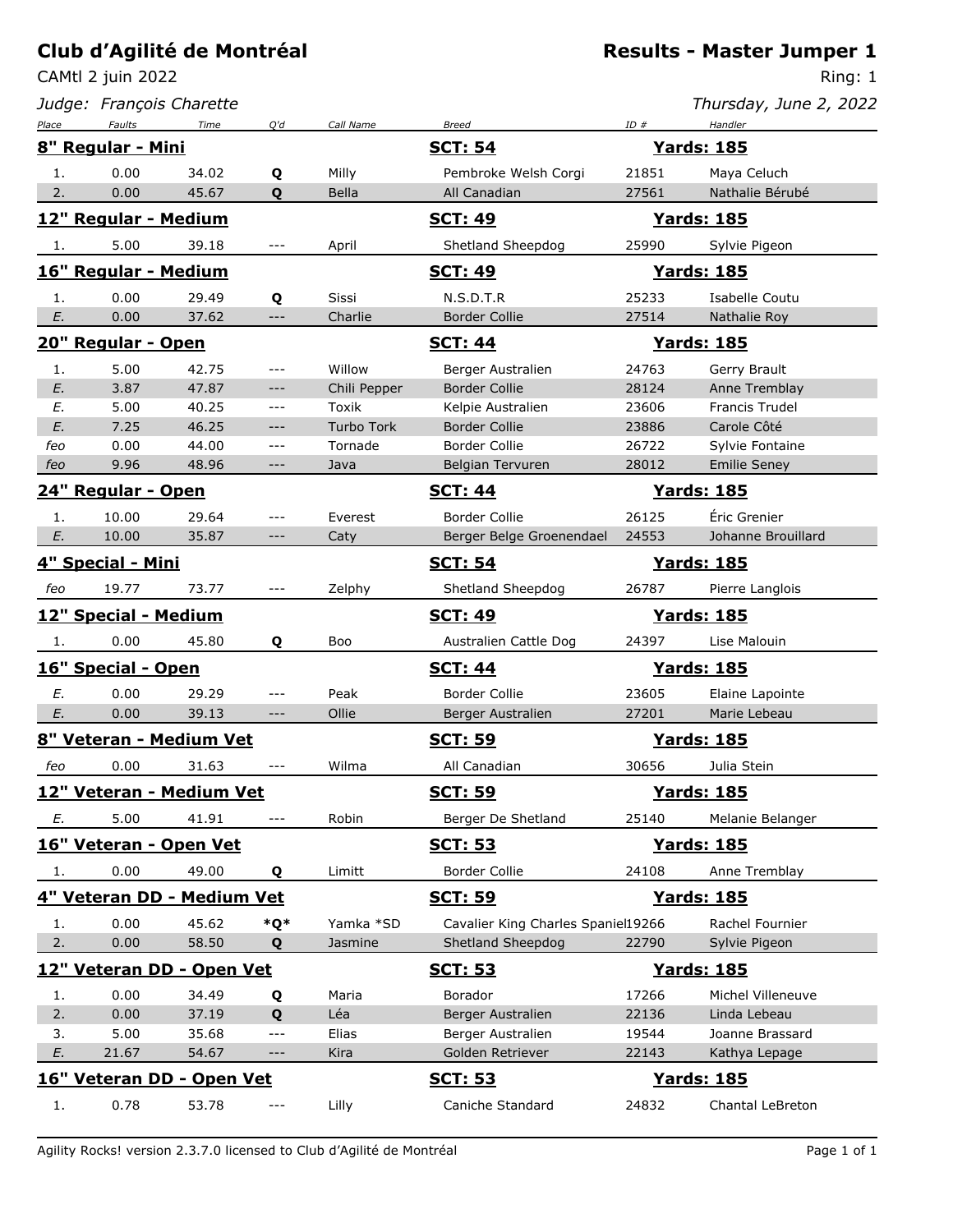CAMtl 2 juin 2022

*Judge: François Charette*

Ring: 1

*Thursday, June 2, 2022*

| Place                       | <b>Faults</b>              | Time  | Q'd   | Call Name    | <b>Breed</b>             | ID#               | Handler             |  |
|-----------------------------|----------------------------|-------|-------|--------------|--------------------------|-------------------|---------------------|--|
| 8" Regular - Mini           |                            |       |       |              | <b>SCT: 48</b>           | <b>Yards: 165</b> |                     |  |
| 1.                          | 0.00                       | 30.25 | Q     | Milly        | Pembroke Welsh Corgi     | 21851             | Maya Celuch         |  |
| 2.                          | 0.00                       | 35.26 | Q     | Bella        | All Canadian             | 27561             | Nathalie Bérubé     |  |
|                             | 12" Regular - Medium       |       |       |              | <u>SCT: 43</u>           |                   | <b>Yards: 165</b>   |  |
| E.                          | 0.28                       | 43.28 | ---   | April        | Shetland Sheepdog        | 25990             | Sylvie Pigeon       |  |
|                             | 16" Regular - Medium       |       |       |              | <b>SCT: 43</b>           |                   | <b>Yards: 165</b>   |  |
| 1.                          | 0.00                       | 26.01 | Q     | Sissi        | N.S.D.T.R                | 25233             | Isabelle Coutu      |  |
| E.                          | 5.00                       | 30.68 | $---$ | Charlie      | <b>Border Collie</b>     | 27514             | Nathalie Roy        |  |
|                             | 20" Regular - Open         |       |       |              | <u>SCT: 39</u>           |                   | <b>Yards: 165</b>   |  |
| 1.                          | 0.00                       | 33.13 | Q     | Willow       | Berger Australien        | 24763             | Gerry Brault        |  |
| E.                          | 0.00                       | 28.87 | ---   | Chili Pepper | <b>Border Collie</b>     | 28124             | Anne Tremblay       |  |
| Е.                          | 5.00                       | 37.61 | ---   | Turbo Tork   | Border Collie            | 23886             | Carole Côté         |  |
| E.                          | 7.55                       | 41.55 | $---$ | <b>Toxik</b> | Kelpie Australien        | 23606             | Francis Trudel      |  |
| feo                         | 5.00                       | 37.52 | ---   | Tornade      | Border Collie            | 26722             | Sylvie Fontaine     |  |
| feo                         | 11.86                      | 40.86 | ---   | Java         | Belgian Tervuren         | 28012             | <b>Emilie Seney</b> |  |
|                             | 24" Regular - Open         |       |       |              | <u>SCT: 39</u>           |                   | <b>Yards: 165</b>   |  |
| 1.                          | 5.00                       | 28.46 | $---$ | Everest      | <b>Border Collie</b>     | 26125             | Éric Grenier        |  |
| E.                          | 5.51                       | 39.51 | $---$ | Caty         | Berger Belge Groenendael | 24553             | Johanne Brouillard  |  |
| <b>12" Special - Medium</b> |                            |       |       |              | <b>SCT: 43</b>           | <b>Yards: 165</b> |                     |  |
| 1.                          | 0.00                       | 36.80 | Q     | Boo          | Australien Cattle Dog    | 24397             | Lise Malouin        |  |
|                             | 16" Special - Open         |       |       |              | <b>SCT: 39</b>           |                   | <b>Yards: 165</b>   |  |
| 1.                          | 0.00                       | 33.74 | Q     | Ollie        | Berger Australien        | 27201             | Marie Lebeau        |  |
| E.                          | 5.00                       | 26.93 | ---   | Peak         | <b>Border Collie</b>     | 23605             | Elaine Lapointe     |  |
|                             | 8" Veteran - Medium Vet    |       |       |              | <u>SCT: 52</u>           |                   | <u>Yards: 165</u>   |  |
| feo                         | 0.00                       | 28.50 | $---$ | Wilma        | All Canadian             | 30656             | Julia Stein         |  |
|                             | 12" Veteran - Medium Vet   |       |       |              | <b>SCT: 52</b>           |                   | <b>Yards: 165</b>   |  |
| Е.                          | 0.00                       | 34.57 |       | Robin        | Berger De Shetland       | 25140             | Melanie Belanger    |  |
|                             | 4" Veteran DD - Medium Vet |       |       |              | <u>SCT: 52</u>           |                   | <b>Yards: 165</b>   |  |
| 1.                          | 0.00                       | 47.85 | Q     | Jasmine      | Shetland Sheepdog        | 22790             | Sylvie Pigeon       |  |
| 12" Veteran DD - Open Vet   |                            |       |       |              | <u>SCT: 47</u>           | <b>Yards: 165</b> |                     |  |
| 1.                          | 0.00                       | 29.00 | Q     | Elias        | Berger Australien        | 19544             | Joanne Brassard     |  |
| 2.                          | 5.63                       | 47.63 | $---$ | Kira         | Golden Retriever         | 22143             | Kathya Lepage       |  |
| E.                          | 6.37                       | 48.37 | ---   | Maria        | Borador                  | 17266             | Michel Villeneuve   |  |
| 16" Veteran DD - Open Vet   |                            |       |       |              | <u>SCT: 47</u>           |                   | <b>Yards: 165</b>   |  |
| 1.                          | 5.24                       | 52.24 | $---$ | Lilly        | Caniche Standard         | 24832             | Chantal LeBreton    |  |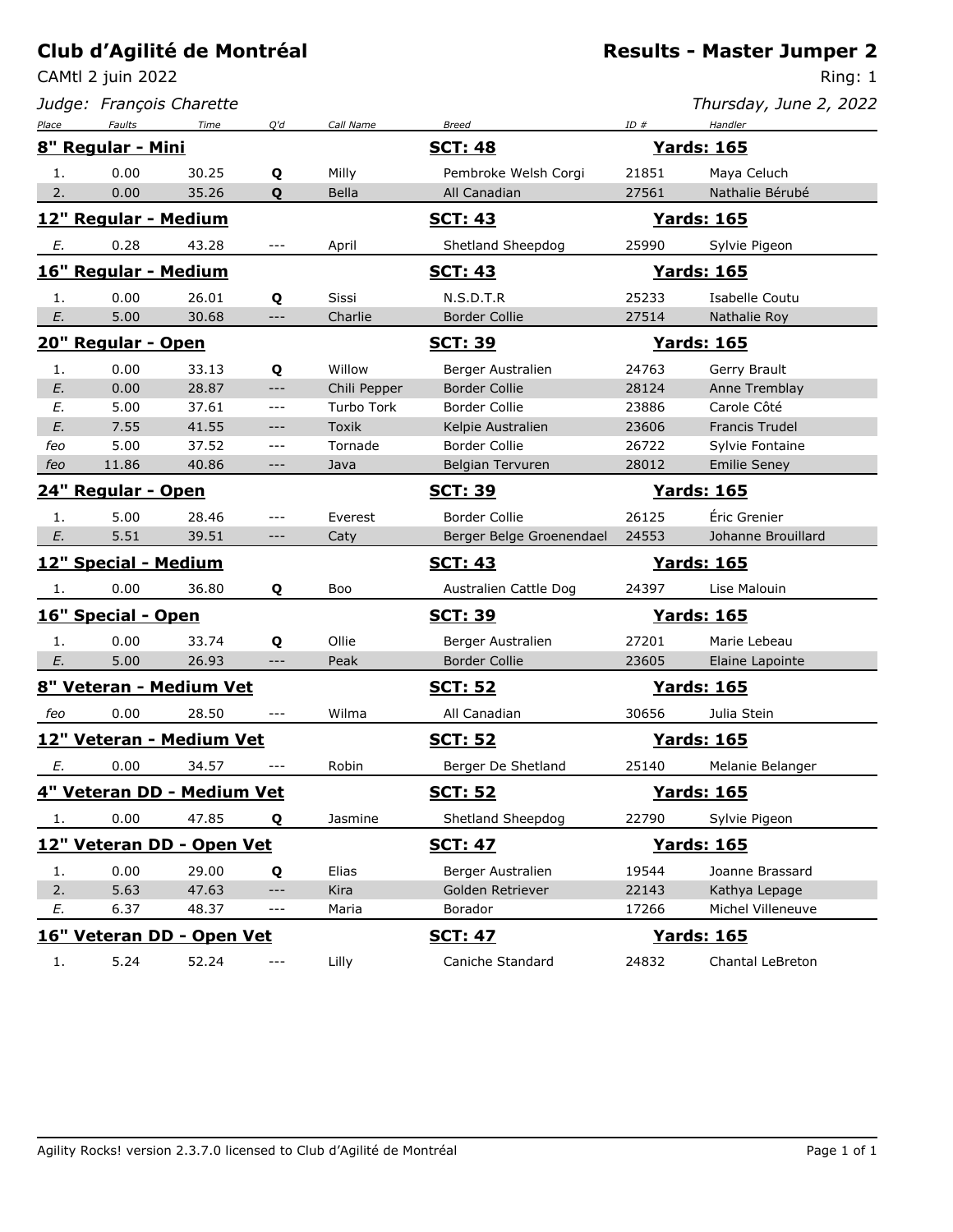CAMtl 2 juin 2022

*Judge: François Charette*

#### **Results - Master Jumper 3**

Ring: 1

*Thursday, June 2, 2022*

| Place                | <b>Faults</b>             | Time  | Q'd   | Call Name         | <b>Breed</b>             | ID#   | Handler             |
|----------------------|---------------------------|-------|-------|-------------------|--------------------------|-------|---------------------|
|                      | 8" Regular - Mini         |       |       |                   | <u>SCT: 53</u>           |       | <b>Yards: 181</b>   |
| 1.                   | 0.00                      | 33.40 | Q     | Milly             | Pembroke Welsh Corgi     | 21851 | Maya Celuch         |
| 2.                   | 0.00                      | 40.74 | Q     | <b>Bella</b>      | All Canadian             | 27561 | Nathalie Bérubé     |
|                      | 12" Regular - Medium      |       |       |                   | <u>SCT: 48</u>           |       | <b>Yards: 181</b>   |
| 1.                   | 0.00                      | 34.92 | Q     | April             | Shetland Sheepdog        | 25990 | Sylvie Pigeon       |
|                      | 16" Regular - Medium      |       |       |                   | <u>SCT: 48</u>           |       | <b>Yards: 181</b>   |
| -1.                  | 0.00                      | 31.03 | Q     | Sissi             | N.S.D.T.R                | 25233 | Isabelle Coutu      |
|                      | 20" Regular - Open        |       |       |                   | <u>SCT: 43</u>           |       | <u>Yards: 181</u>   |
| 1.                   | 0.00                      | 35.09 | Q     | Chili Pepper      | <b>Border Collie</b>     | 28124 | Anne Tremblay       |
| 2.                   | 0.00                      | 36.51 | Q     | Willow            | Berger Australien        | 24763 | Gerry Brault        |
| 3.                   | 5.00                      | 27.88 | $ -$  | Toxik             | Kelpie Australien        | 23606 | Francis Trudel      |
| E.                   | 28.72                     | 61.72 | $---$ | <b>Turbo Tork</b> | <b>Border Collie</b>     | 23886 | Carole Côté         |
| feo                  | 0.00                      | 28.92 | $---$ | Tornade           | <b>Border Collie</b>     | 26722 | Sylvie Fontaine     |
| feo                  | 1.45                      | 44.45 | $---$ | Java              | Belgian Tervuren         | 28012 | <b>Emilie Seney</b> |
| 24" Regular - Open   |                           |       |       | <u>SCT: 43</u>    | <u>Yards: 181</u>        |       |                     |
| Е.                   | 5.00                      | 39.07 | $---$ | Everest           | Border Collie            | 26125 | Éric Grenier        |
| E.                   | 10.00                     | 43.00 | $---$ | Caty              | Berger Belge Groenendael | 24553 | Johanne Brouillard  |
| 12" Special - Medium |                           |       |       |                   | <u> Yards: 181</u>       |       |                     |
|                      |                           |       |       |                   | <u>SCT: 48</u>           |       |                     |
| 1.                   | 0.00                      | 41.10 | Q     | Boo               | Australien Cattle Dog    | 24397 | Lise Malouin        |
|                      | 16" Special - Open        |       |       |                   | <u>SCT: 43</u>           |       | <u> Yards: 181</u>  |
| 1.                   | 0.00                      | 39.12 | Q     | Ollie             | Berger Australien        | 27201 | Marie Lebeau        |
| E.                   | 10.64                     | 43.64 | $---$ | Peak              | <b>Border Collie</b>     | 23605 | Elaine Lapointe     |
|                      | 8" Veteran - Medium Vet   |       |       |                   | <u>SCT: 58</u>           |       | <u>Yards: 181</u>   |
| feo                  | 0.00                      | 30.50 | $---$ | Wilma             | All Canadian             | 30656 | Julia Stein         |
|                      | 12" Veteran - Medium Vet  |       |       |                   | <u>SCT: 58</u>           |       | <b>Yards: 181</b>   |
| Е.                   | 10.00                     | 54.65 | $---$ | Robin             | Berger De Shetland       | 25140 | Melanie Belanger    |
|                      | 16" Veteran - Open Vet    |       |       |                   | <b>SCT: 52</b>           |       | <b>Yards: 181</b>   |
| 1.                   | 20.73                     | 62.73 |       | Limitt            | Border Collie            | 24108 | Anne Tremblay       |
|                      | 12" Veteran DD - Open Vet |       |       |                   | <u>SCT: 52</u>           |       | <b>Yards: 181</b>   |
| 1.                   | 0.00                      | 37.05 | Q     | Elias             | Berger Australien        | 19544 | Joanne Brassard     |
| 2.                   | 0.00                      | 43.21 | Q     | Maria             | <b>Borador</b>           | 17266 | Michel Villeneuve   |
| E.                   | 12.28                     | 59.28 | $---$ | Kira              | Golden Retriever         | 22143 | Kathya Lepage       |
|                      | 16" Veteran DD - Open Vet |       |       |                   | <u>SCT: 52</u>           |       | <b>Yards: 181</b>   |